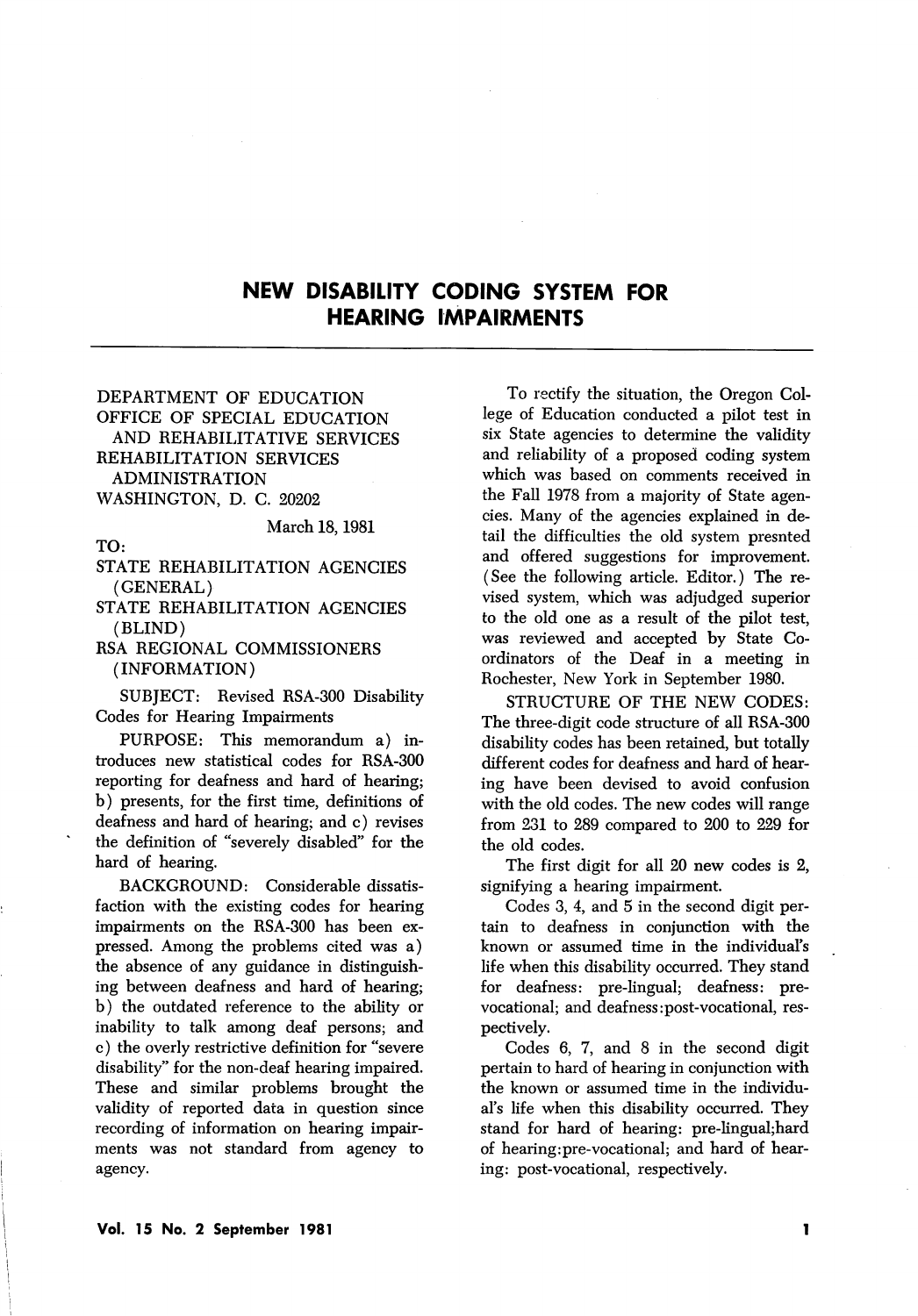For the third digit, only codes 1, 3, 4, and 9 are to be used. They refer to the origin or cause of the disability and stand for con genital origin, disease, accident, and "illdefined/unspecified/unknown', respectively.

Attachment A lists the 20 new codes to be used for RSA-300 reporting. This compares to 15 codes in the current system.

Attachment B provides the definitions to be used for deafness, hard of hearing, the three broad time spans during which the dis ability occurred, three causes of disability (the fourth cause, "ill-defined/unspecified/ unknown", is self-evident) and, most im portantly, severity of disability for the hard of hearing. (All deaf persons are automati cally classified as being severely disabled.)

Attachment C displays the closest com parison between the old and new RSA-300 codes for deafness and hard of hearing that can be made. No one-to-one equality is pos sible.

ITEMS AFFECTED: Three RSA-300 data elements are affected by the new codes for hearing impairments. They are a) major disabling condition; b) secondary disabling condition; and c) disability as reported at referral. For the latter data element, in in stances when the cause of the disability is not known or reported at the time of referral, agencies can use either an "X" for the third digit, as is now the case, or "9", which would convey the same meaning. Thus, the dis ability code for a person who became deaf as a teenager with no cause reported at re ferral, would be either 24X or 249.

IMPLEMENTATION: Agencies will dif fer from one another in the speed with which they can incorporate the new codes. For this reason, they can begin using the new RSA-300 codes at any time during the balance of Fiscal Year I98I which ends on September 30, I98I. For all of Fiscal Year I98I, there fore, both the old and new codes will be considered "legitimate."

Cases that are closed on October I, I98I and thereafter, should reflect only the new codes. However, it should be noted that in formation on cases closed from October I, I98I through September 30, 1982 (Fiscal Year 1982) is not due in RSA until Novem ber 15, 1982. Thus, considerable time is avail able to incorporate the new codes and, if necessary, to go back over some long-stand ing cases to change the old codes to the new ones. Should procedural problems arise, contact the address below.

CONTACT: Any questions, comments, or problems arising from this memorandum should be addressed to:

> Director, Division of Program Data and Analysis Office of Administrative Support Rehabilitation Services Administration Switzer Building — Room 3621 Washington, D. C. 20202 Phone: (202) 472-3796

FREDERICK SACHS Acting Deputy Commissioner of Rehabilitation Services

Attachment A: Revised RSA-300 Disability Codes for Hearing Impairments

| $(2-)$  | <b>HEARING IMPAIRMENTS</b>            |  |
|---------|---------------------------------------|--|
| $(23-)$ | Deafness, pre-lingual, due to:        |  |
| 231     | congenital condition                  |  |
| 233     | degenerative or infectious disease    |  |
| 234     | accident, injury or poisoning         |  |
| 239     | ill-defined, unspecified or           |  |
|         | unknown cause                         |  |
| $(24-)$ | Deafness, pre-vocational, due to:     |  |
| 241     | (Do not use. See Attachment B,        |  |
|         | instruction 7.)                       |  |
| 243     | degenerative or infectious disease    |  |
| 244     | accident, injury or poisoning         |  |
| 249     | ill-defined, unspecified or           |  |
|         | unknown cause                         |  |
| $(25-)$ | Deafness, post-vocational, due to:    |  |
| 251     | ( Do not use, See Attachment B,       |  |
|         | instruction 7.)                       |  |
| 253     | degenerative or infectious disease    |  |
| 254     | accident, injury or poisoning         |  |
| 259     | ill-defined, unspecified or           |  |
|         | unknown cause                         |  |
| $(26-)$ | Hard of hearing, pre-lingual, due to: |  |
| 261     | congenital condition                  |  |
| 263     | degenerative or infectious disease    |  |
| 264     | accident, injury or poisoning         |  |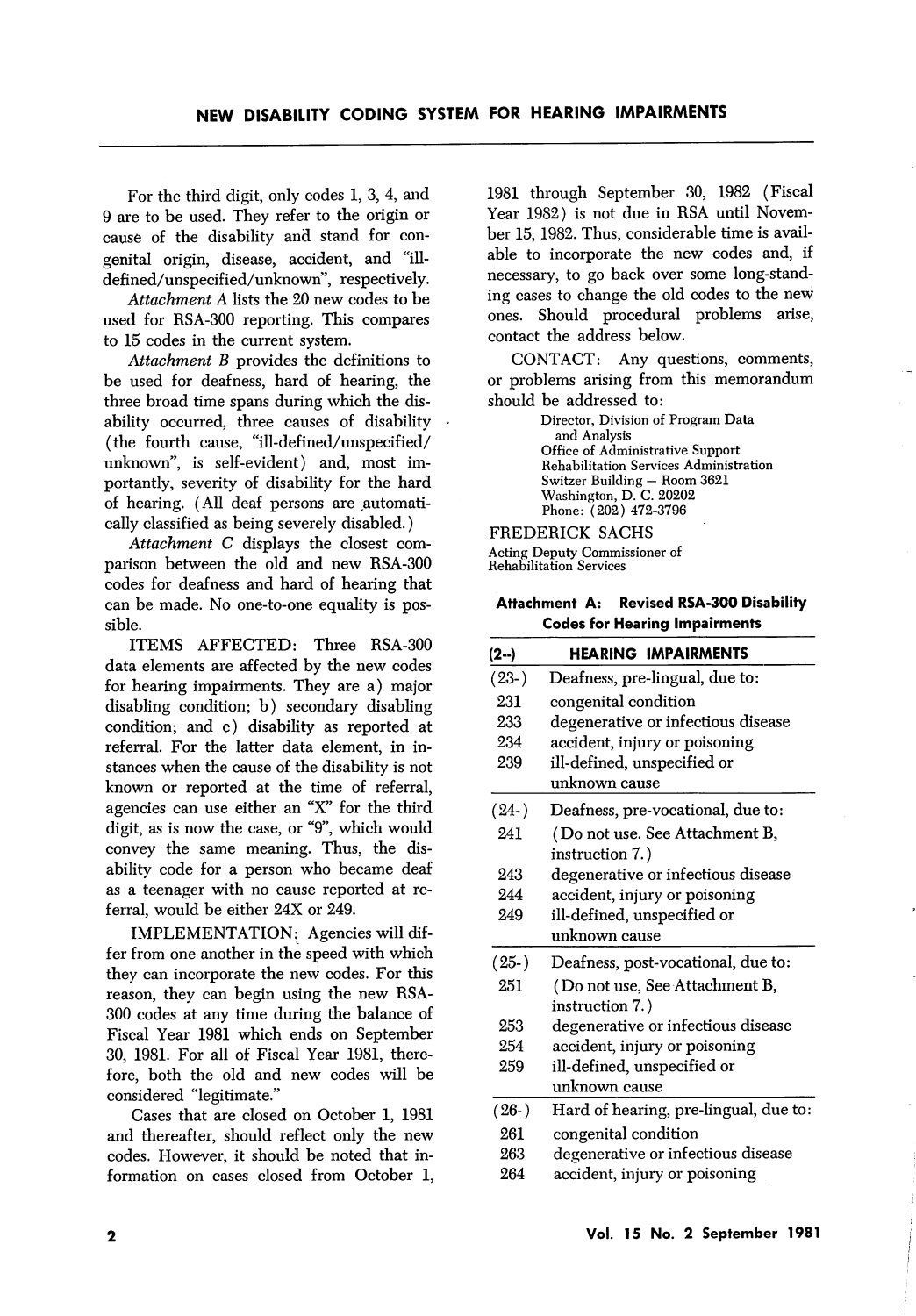| 269     | ill-defined, unspecified or<br>unknown cause       |  |  |
|---------|----------------------------------------------------|--|--|
| $(27-)$ | Hard of hearing, pre-vocational,<br>due to:        |  |  |
| 271     | ( Do not use. See Attachment B,<br>instruction 7.) |  |  |
| 273     | degenerative or infectious disease                 |  |  |
| 274     | accident, injury or poisoning                      |  |  |
| 279     | ill-defined, unspecified or                        |  |  |
|         |                                                    |  |  |
|         | unknown cause                                      |  |  |
| $(28-)$ | Hard of hearing, post-vocational,<br>due to:       |  |  |
| 281     | (Do not use. See Attachment B,<br>instruction 7.)  |  |  |
| 283     | degenerative or infectious disease                 |  |  |
| 284     | accident, injury or poisoning                      |  |  |
| 289     | ill-defined, unspecified or                        |  |  |

- Attachment B: Definitions for Terms Used in Coding Hearing Impair ments in the RSA-300 Sys tem
- 1. Deafness A hearing impairment of such severity that the individual must depend primarily upon visual communication such as writing, lip reading, manual com munication, and gestures.
- 2. *Hard of hearing*  $A$  hearing impairment resulting in a functional loss, but not to the extent that the individual must de pend primarily upon visual communica tion.
- 3. Pre-lingual hearing impairment An impairment that is known or is assumed to have occurred prior to the third birth day.
- 4. Pre-vocational hearing impairment An impairment that is known or is assumed to have occurred on or after the third birthday, but prior to the 19th birthday.
- 5. Post-vocational hearing impairment  $-$  An impairment that is known or is assumed to have occurred on or after the 19th birthday.
- 6. Congenital condition A hearing loss that is known or is assumed to have been

present at birth. Examples would include, but not be limited to, maternal rubella and hemolytic disease of the newborn.

- 7. Degenerative or infectious disease  $-$  A cause of hearing loss that would include, but not be limited to, meningitis, scarlet fever and diphtheria. (NOTE: A con dition present at birth which does not result in a hearing loss until later in life is, for reporting purposes, caused by "degenerative or infectious disease.")
- 8. Accident, injury or poisoning  $-$  A traumatic cause of hearing loss, including noise-induced loss. This cause would en compass, but not be limited to, ototoxic agents.
- 9. Severely disabled hard of hearing  $-$  A person who is hard of hearing is con sidered to be severely disabled if any one of the following three situations apply:
	- a. At least a 55 dB loss, unaided, refer ence American National Standards Institute (ANSI), 1973 (revised) speech reception threshold  $(SRT)^{1/2}$ in the more useful ear

or (if a speech audiometric assessment is unavailable)

- b. At least a 55 dB loss, unaided, refer ence (ANSI), pure tone average  $(PTA)^{2/}$  in the more useful ear or
- c. Between 30-54 dB loss, unaided, ref erence (ANSI) SRT or PTA in the more useful ear with one of the fol lowing:
	- $(1)$  Speech discrimination<sup>3</sup>/ less than 50 percent or
	- (2) A statement from a physician skilled in diseases of the ear, indicating progressive loss.
- 1/ SRT is the softest level of sound at which a client can correctly respond to at least 50 percent of a list of spondee (bi-syllabic) words.
- 2/ PTA is determined for each ear by com puting the average of the pure tone thresholds at 500 Hz, 1000 Hz, and 2000